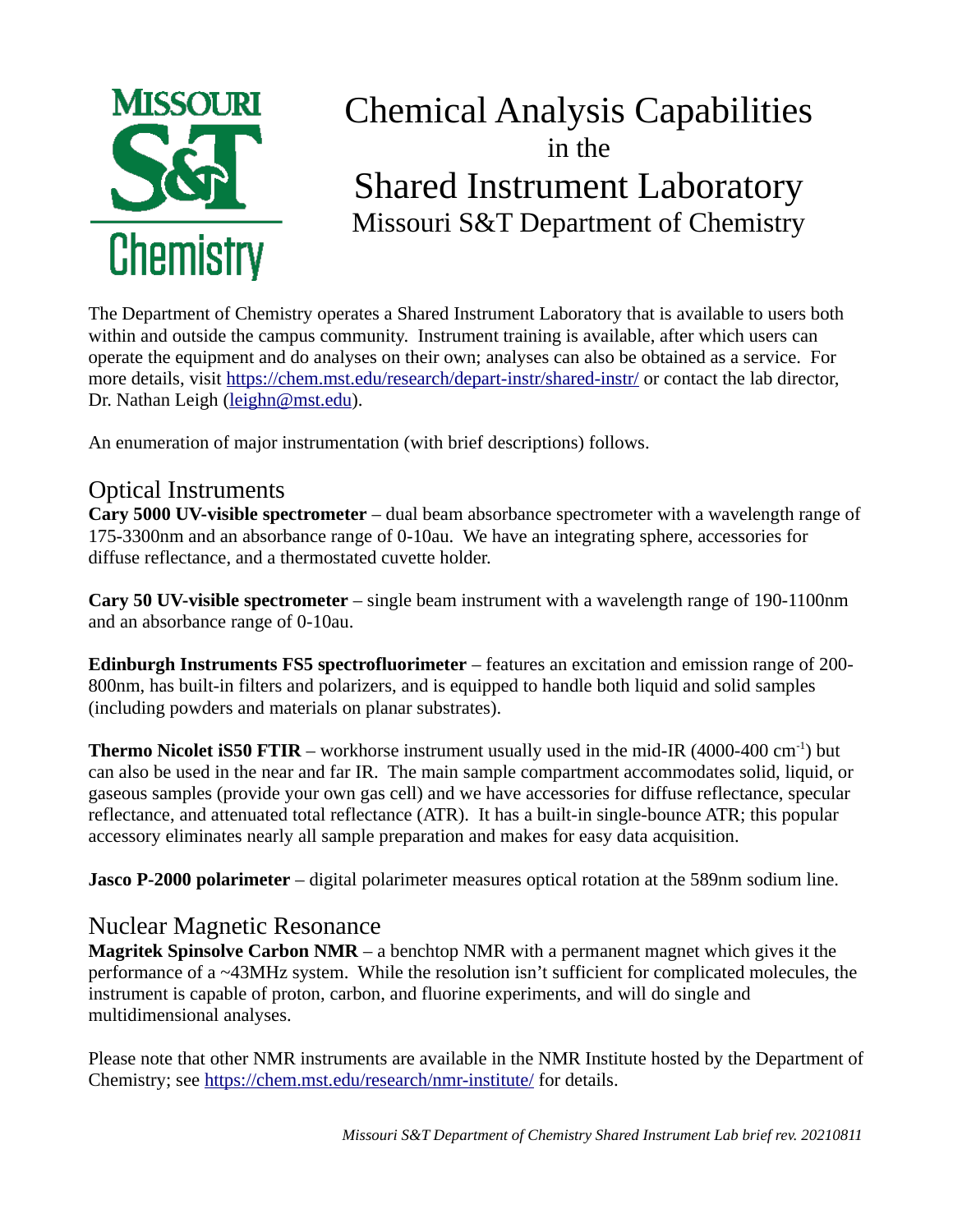## Chromatography

**Thermo Vanquish HPLC** – this instrument can operate either isocratically or with a binary gradient, with an ultra-high pressure pump and flow rates from 0.001-1.5mL/minute. It is configured for reversed-phase chromatography and has an autosampler with cooling capabilities, a column oven, and a diode-array detector. Users must provide their own columns.

**Shimadzu QP-2020 GCMS** – has an autosampler that can do liquid and headspace injections as well as solid-phase microextraction (SPME, users provide their own fibers). The instrument has two injectors – one for a capillary column that leads to the mass spectrometer, and another for a wide-bore column leading to a thermal conductivity detector. (The capillary column is a 30m low-bleed DB5; widebore column must be supplied by the user.) The single-quadrupole mass analyzer has a range from m/z 10-1050 and can operate in full scan and selected-ion monitoring modes.

**Varian CP-3800 GC** – has a split/splitless injector and a flame ionization detector. It is currently equipped with a 30m DB-5 capillary column, but users are welcome to provide their own.

#### Thermal Analyses

**TA Instruments Q500 thermogravimetric analyzer** – this TGA has a furnace range from ambient to 1000°C and can employ a variety of gases to purge the furnace during operation. Sample sizes up to 200mg can be accommodated. Users must provide their own sample pans.

**TA Instruments Q2000 differential scanning calorimeter** – has a chiller for sub-ambient operation and is capable of modulated experiments. Users provide their own sample pans; samples must not degrade/decompose within the temperature range of interest.

**Exeter Analytical CE-440 CHN analyzer** – the instrument is capable of determining the percent composition of carbon, hydrogen, and nitrogen in samples via a combustion process. Samples must be solids or non-volatile liquids. (Volatile liquids could be analyzed, but a hermetic capsule sealer is required.) With careful technique, the accuracy of the measurement is better than  $+/- 0.3\%$ .

#### Other Apparatus

**Sartorius ME5 microbalance** – accurate to the microgram, with a capacity of as much as five grams (with reduced precision). It is available for weighing samples for the TGA, DSC, and CHN analyzer, as well as for other applications as needed.

**Dymax UV curing oven** – this high-intensity, broad-spectrum UV oven is marketed for curing applications but is also useful for exposure testing. It features a 400W UV lamp and a manual shutter system.